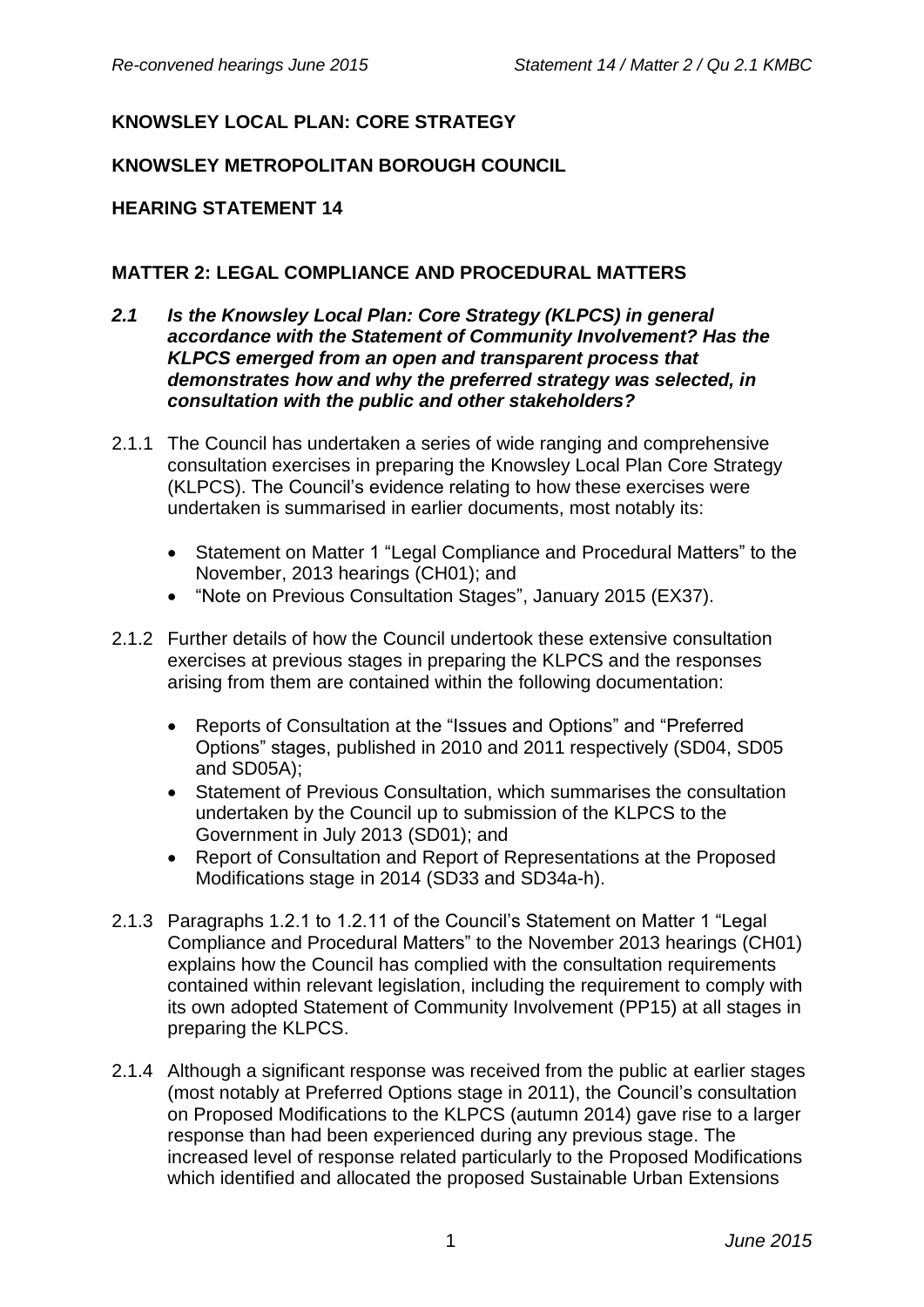(SUEs), to be released from the Green Belt for housing or in some cases employment development.

- 2.1.5 The increased response at Proposed Modifications stage included responses from a number of representors who stated that they had been unaware previously of the proposals to release Green Belt land for development. The Inspector's note to the Council concerning procedural matters, issued in December 2014 (EX35) responded to this issue by asking the Council to answer a number of questions relating to the consultation exercises which it had undertaken in preparing the Plan.
- 2.1.6 The Council's "Note on Previous Consultation Stages" (EX37) was prepared in response to the Inspector's note and contains:
	- An overview of the previous consultation processes;
	- Details of how and to whom (in general terms) documents had been distributed, particularly at Proposed Submission and Proposed Modifications stages; and
	- Potential reasons why the consultation response was greater at Proposed Modifications stage than at earlier stages in this process.
- 2.1.7 Section 7 and Tables G1 and G2 in Annex G to the Council's "Note on Previous Consultation Stages" (EX37) compare the consultation methods which the Council used at each stage in preparing the KLPCS with what is required by relevant regulations and its Statement of Community Involvement. Tables G1 and G2 split the requirements of the regulations and the Statement of Community Involvement into the various stages of the KLPCS to which each requirement applies. They therefore identify what consultation activities the Council had to undertake at:
	- Early engagement;
	- Issues and Options:
	- Preferred Options: and
	- Proposed Submission stages.

The requirements listed in Table G2 are derived mainly from Table 7.1 on page 21 of the Statement of Community Involvement (PP15).

- 2.1.8 Comparison of the consultation which was undertaken by the Council with what was actually required by the Statement of Community Involvement, as set out in Annex G of the Council's "Note on Previous Consultation Stages" 2015 (EX37), clearly demonstrates that the Council has met (and in some respects exceeded) the requirements of the Statement of Community Involvement in preparing the KLPCS. The analysis in Annex G also clearly demonstrates that all the requirements contained within the relevant regulations have been met.
- 2.1.9 Paragraphs 1.3.1 to 1.3.6 of the Council's statement on matter 1 "Legal Compliance and Procedural Matters", November 2013 (CH01) explains how the KLPCS has emerged from an open and transparent process that